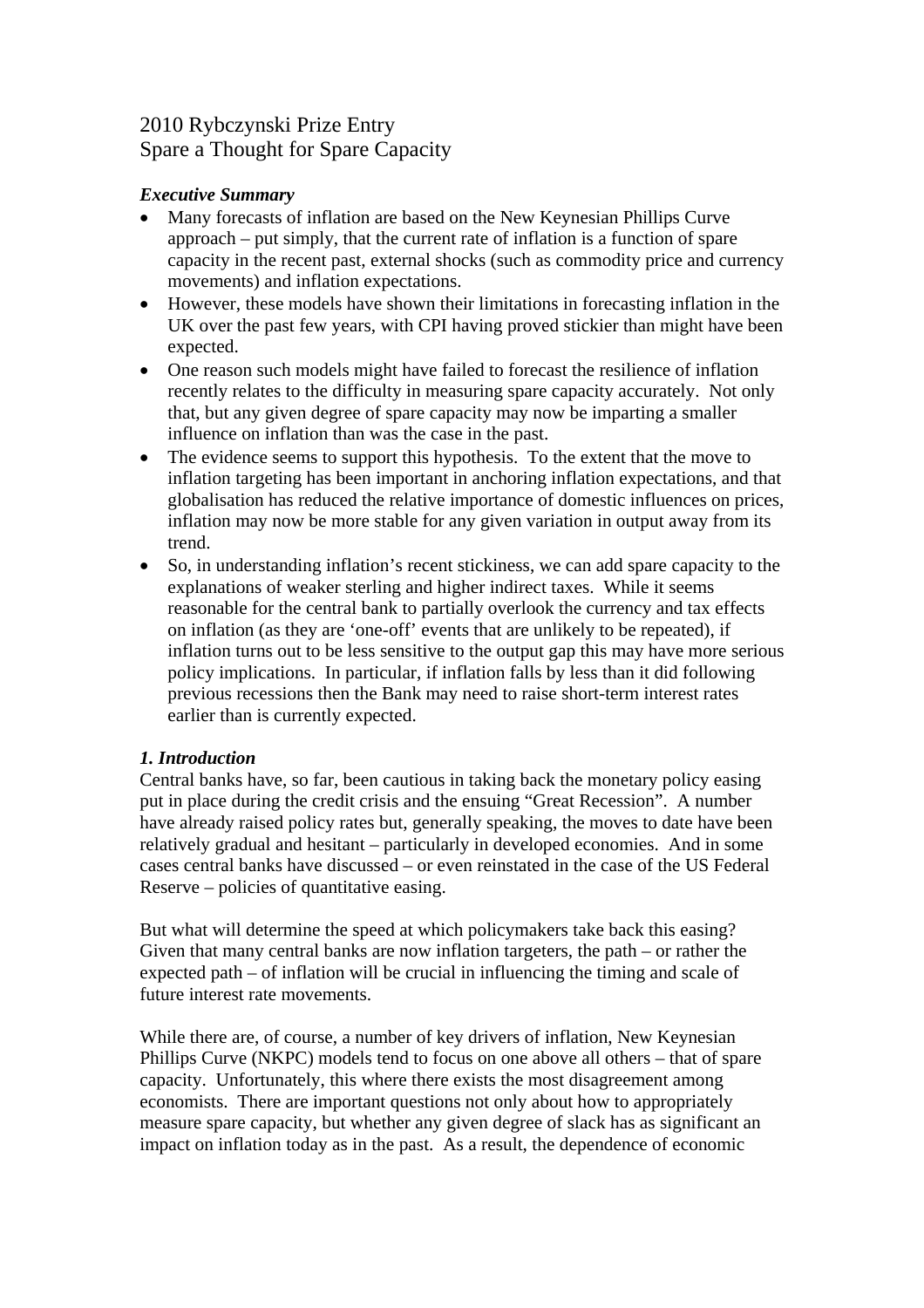forecasters on Phillips Curve type models of inflation determination has been put under the spotlight.



Figure 1: *Core inflation in the UK has proved sticky* 

In this article we examine the link between spare capacity and inflation in the UK, how the relationship might have changed and whether this could be an explanation for the relative stickiness of inflation (see Posen (2010)).

# *2. New Keynesian economics*

The history of NKPC-type models dates back to the original Phillips Curve, which stated that wage (and later general price) inflation should be inversely related to unemployment. This 'model' was subsequently denounced by Milton Friedman in the late 1960s who argued that expectations were not properly taken into account. In other words, when governments try to reduce unemployment below its natural rate at the expense of higher inflation, compensatory wage demands will simply end up pushing unemployment back up again and higher inflation becomes embedded.

Moreover, those fully subscribed to the rational expectations view argue this wage adjustment will happen simultaneously – thus the 'real' picture never changes and there is no trade-off (even in the short-run) between inflation and unemployment.

Where does the NKPC hypothesis fit in? This builds price rigidity into the model, implying monetary and fiscal policy have some traction in temporarily reducing unemployment below its natural level. In practice, standard empirical NKPC models assume inflation is determined by a combination of:

- spare capacity, designed to reflect both marginal costs and the amount by which firms mark up their selling prices over those costs (since both are assumed to be pro-cyclical)
- exogenous costs, such as the price of imports which are influenced by global commodity prices, and the exchange rate
- expectations of future inflation, as the prices firms set today will remain in force for a prolonged period of time (the Keynesian price rigidity assumption)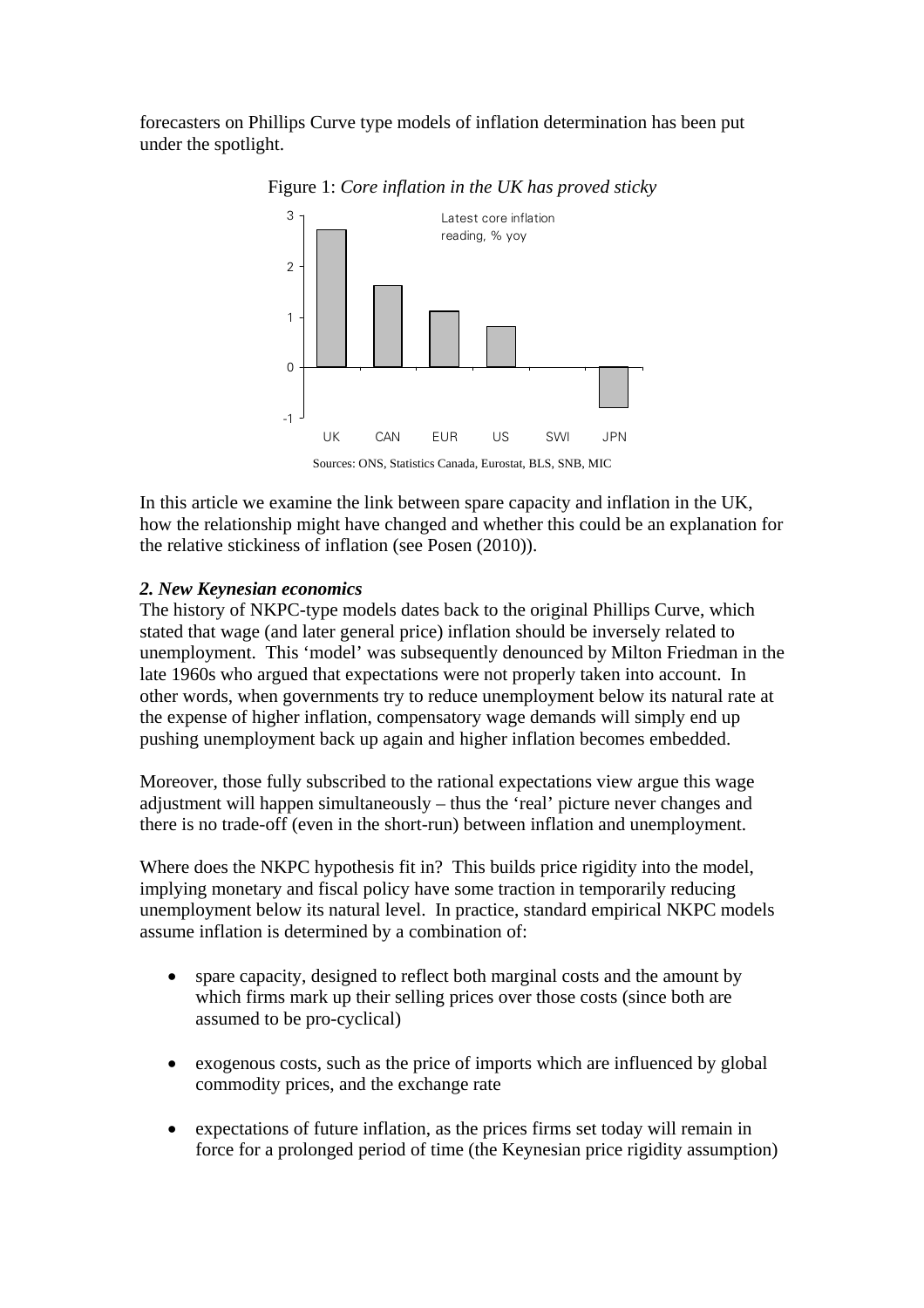There are a number of issues associated with these models, including their general failure to take account of the financial sector, that asset mis-pricings are assumed to be simply arbitraged away, the questionable relationship between inflation expectations and actual future inflation, and the tendency of such models to converge towards equilibrium.

Even if we were to overlook those issues, two of the most important problems are: i) the difficulty associated with measuring spare capacity, and ii) the changing nature of how capacity pressures impact inflation over time. We take a look at these issues more closely below.

### *3. Measuring spare capacity*

The concept of spare capacity is simple: it tells us where we are in the cycle relative to potential. However, putting a number on it is another matter altogether. Not only is it difficult to estimate (since it is essentially unobservable), but there are a number of different methodologies of measuring it.

First, output gap measures calculate the deviation of real output from its trend as a percentage. While an advantage is that they can be compared across countries, they suffer from a number of drawbacks – the most important being that the choice of trend is somewhat arbitrary, leading to potentially significant variations in the estimates (see Figure 2).



Figure 2: *Views on the size of the UK output gap* 

Sources: OECD, IMF, OBR, European Commission

To illustrate these measurement uncertainties, both the OECD and the IMF had forecast the UK output gap during 2010 to be in excess of -6%, but have since pared these back substantially (to -4.5% and -2.7% respectively). Such variations can lead to very different forecasts for inflation when output gaps are used in empirical NKPC models.

Why do such large deviations exist? One explanation relates to the method of calculation. The main distinction here is between the fundamentals-based bottom-up approach, where potential GDP is built up from assumptions about labour and capital inputs (alongside how efficiently those inputs are combined), versus statistical trends (such as Hodrick-Prescott filters) which can be highly sensitive to end points in the data.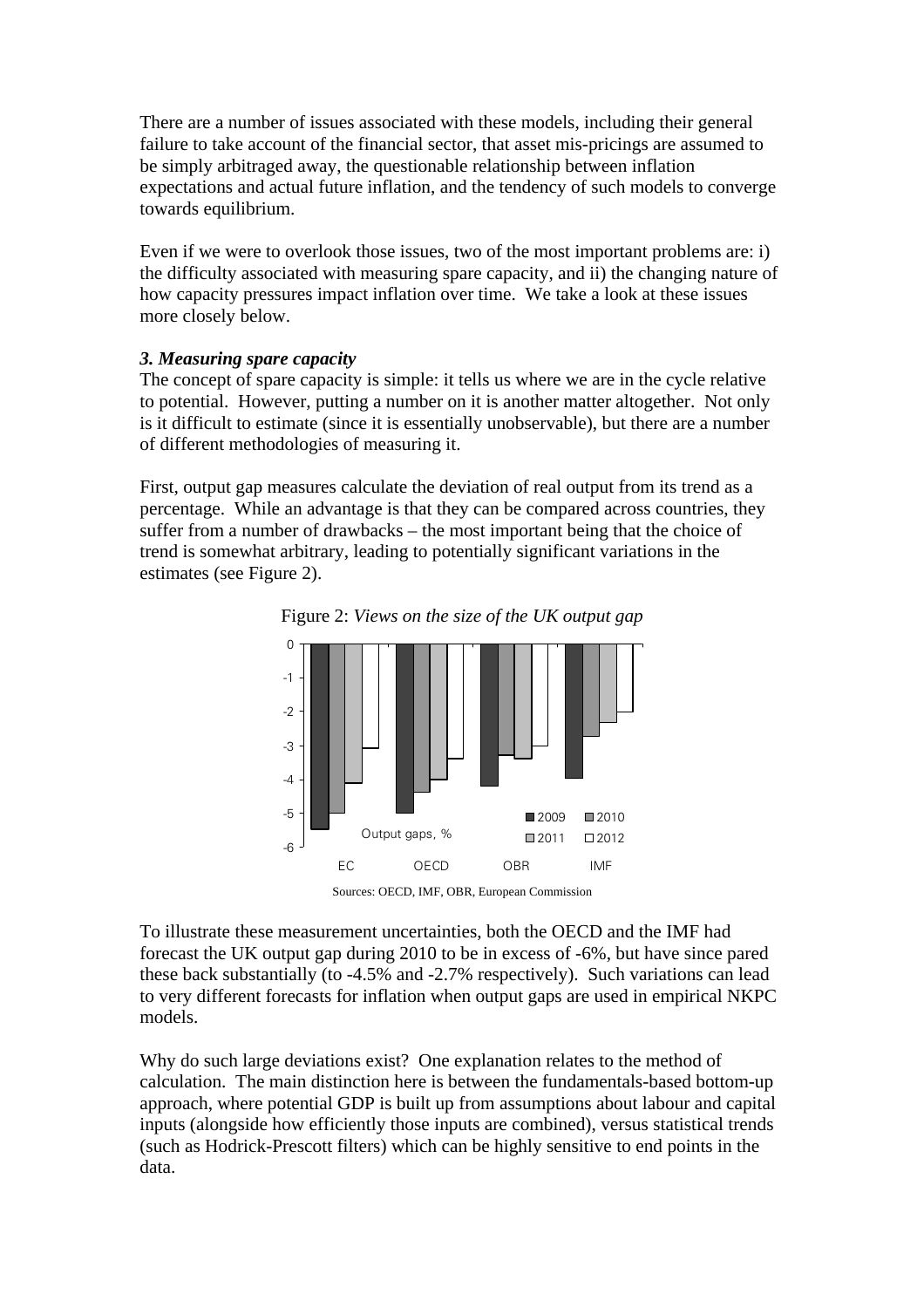More fundamentally, a particular difficulty recently has been discerning the extent to which the credit crunch, the ensuing recession and the sharp rise in oil prices during 2008 have impacted supply potential. Figure 3 shows how UK output during the most recent and previous two recessions fell below its pre-crisis trend. Benito, Neiss, Price and Rachel (2010) take stock of the research on the impact of financial crises globally, and consider studies that estimate the average permanent loss of output to be within a wide range from 1.5% at the bottom end to 10% at the top. The IMF (2009) too discusses cross-country responses of medium-term output to financial crises and their associated recessions.



In Figure 4 we have posited five possible trends for GDP, plotted against a stylised version of actual GDP. Trend line a) was the overly-optimistic view held by many prior to the credit crisis, while trend b) assumes the crisis has had the effect of reducing the *growth rate* of trend GDP. Trend c) may be a reasonable assumption if one believes the credit crisis was simply the corollary of running the economy too quickly in the preceding decade. Finally, trends d) and e) assume the credit crisis reduced the trend *level* of GDP, not just the rate of growth.



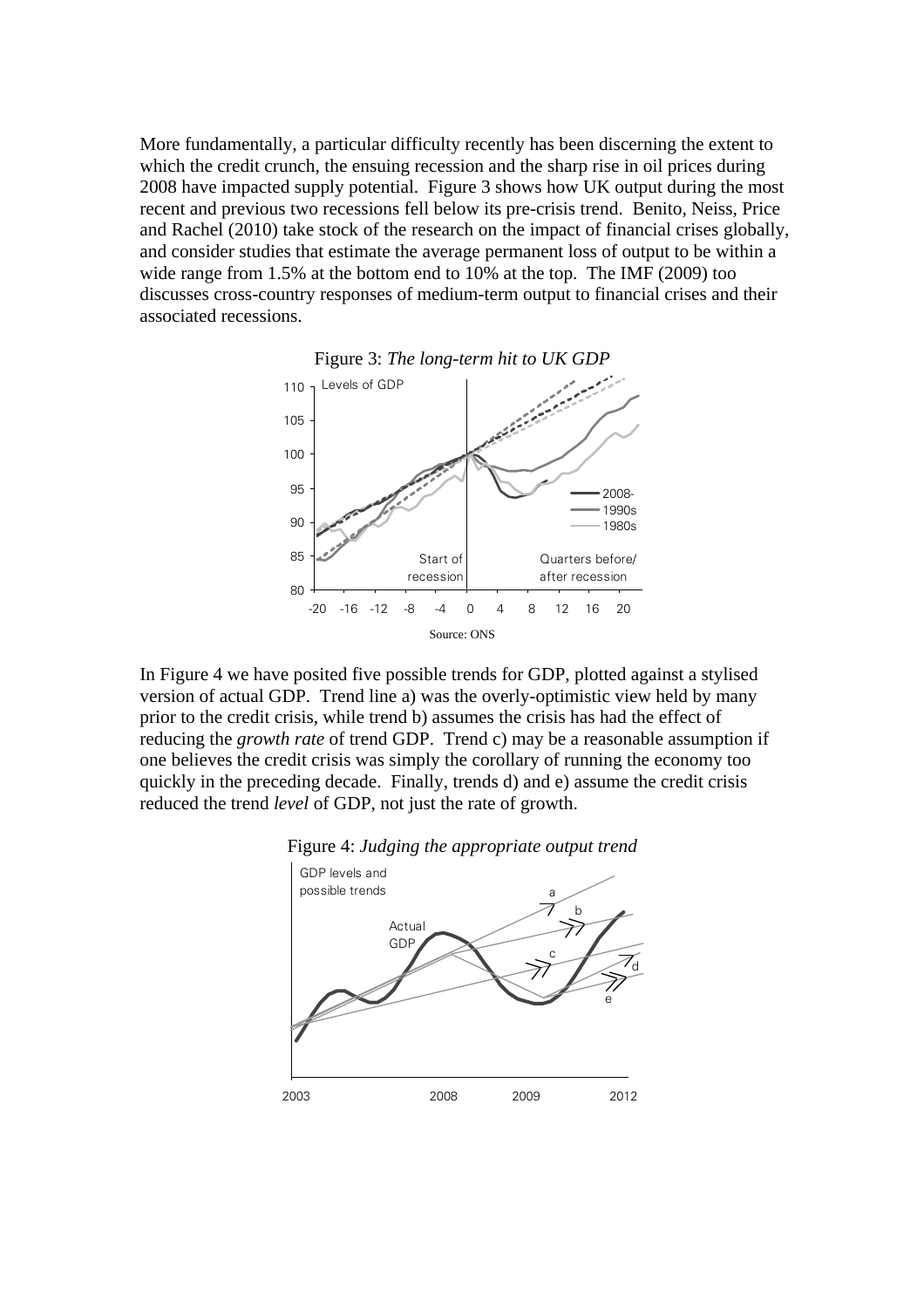Choice of trend of course has a significant influence on estimates of the output gap. In this case, moving from trend a) through e) reduces the size of the negative output gap resulting from the recession as we assume a larger hit to supply potential.

In particular, assuming an unchanged trend through the entire period (i.e. line c) suggests the output gap was highly positive in the immediate run up to the crisis – rather than broadly closed, as some measures of the output gap currently suggest<sup>1</sup>. Another way of putting this is that it is arguable whether the trend in GDP was really as strong as some believed in the decade up to the crisis. Strong growth during that period failed to manifest itself in higher inflation, not because the permanent trend in GDP was higher, but rather because of 'temporary' factors including the strength of the currency and rapid globalisation. While these held down imported goods prices, high service price inflation (probably a better indicator of domestic demand pressures) suggested the output gap was positive.

Output gaps are only one way of measuring spare capacity. The business surveys ask firms directly how they are operating relative to full capacity. These may be a better gauge of spare capacity to the extent that they do not rely on an arbitrary trend or GDP data which are often revised. However, they are not without their faults, including survivor bias. In addition to the surveys, some statistics offices publish measures of capacity utilisation (the UK does not, however), although they are typically only available for the manufacturing sector.

The unemployment rate can provide another important indicator of spare capacity. However, what is important here is not unemployment *per se*, but unemployment relative to some notion of equilibrium, such as the non-accelerating inflation rate of unemployment (NAIRU). The problems of judging this unobservable and timevariant equilibrium are similar in nature to selecting an appropriate trend for GDP (see Stephanides (2006) for a discussion of the uncertainty of NAIRU estimates in the EU, US and Japan).

#### *4. The impact of capacity on inflation*

 $\overline{a}$ 

While it seems highly likely that the recession produced a significant degree of slack, there is no definitive measure of spare capacity so judging its extent is as much an art as it is a science.

But this is not the only issue when it comes to using spare capacity in inflation models. The second problem is that the relationship between spare capacity and inflation may well be unstable over time. In particular, it seems likely that the influence of spare capacity is less significant now than it has been in the past.

One explanation for this very recently could be that small and medium sized firms which have found it difficult to obtain funding during the credit crisis may have maintained their selling prices at a higher level than economic slack would have implied in order to sustain cash flow. For this explanation to be true, however, the price elasticity of demand for these firms' output would have to be less than one; if

<sup>&</sup>lt;sup>1</sup> While the IMF believes the output gap was only moderately positive in 2007, both EC and OECD estimates suggest it was around  $+2.5\%$ .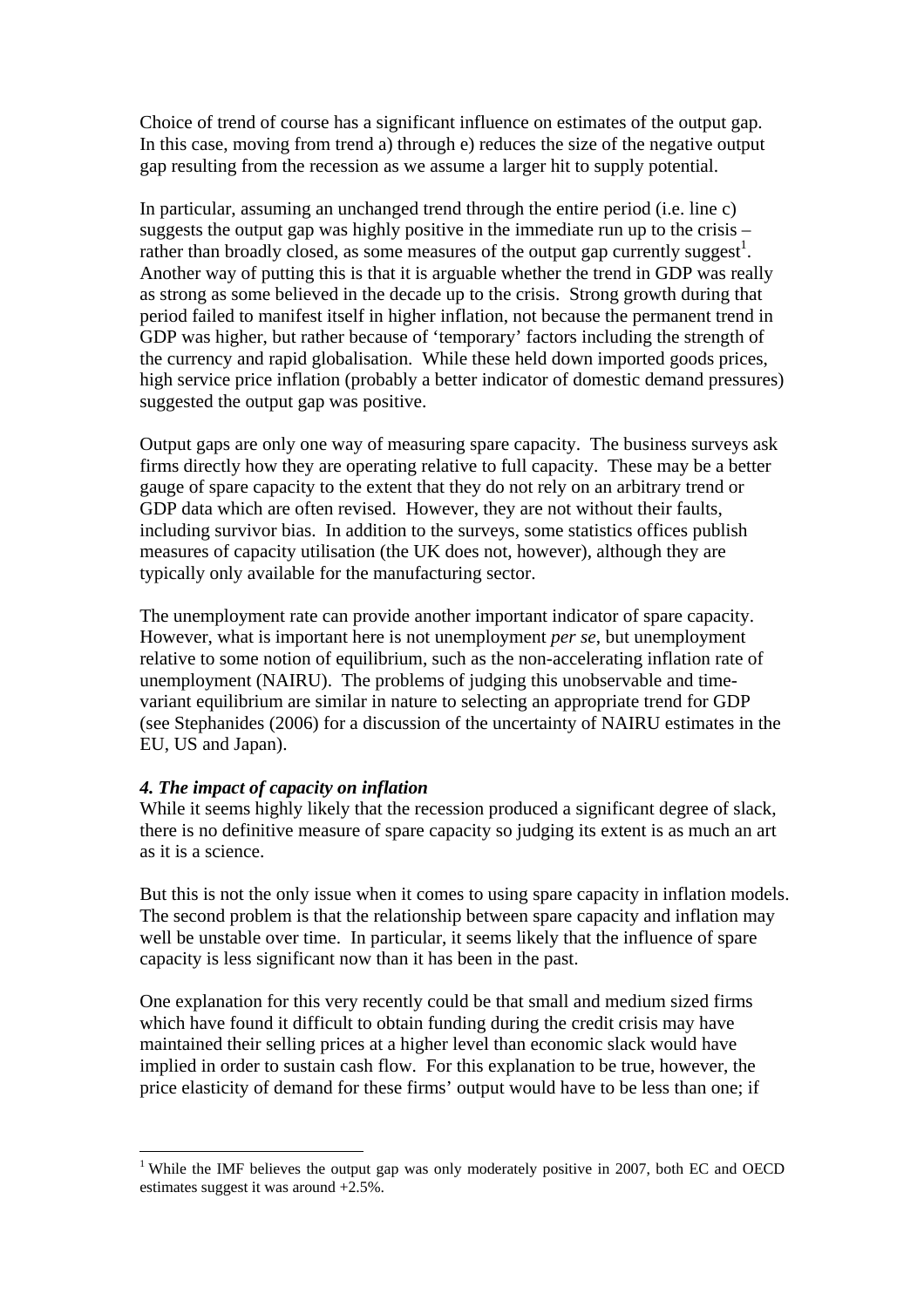elasticity were above unity firms could cut their prices and achieve improved cash flow as demand would rise more sharply than the fall in price.

Perhaps a more plausible explanation, however, is that of globalisation. As the markets for goods and labour (and to a lesser extent services) have become more internationally contestable one might reasonably expect the sensitivity of inflation and wages to domestic demand and supply conditions to lessen (see Iakova (2007)).

Another reason is the shift in monetary policy regime. Inflation targeting in the UK is close to twenty years old. It was set up in 1993 following sterling's exit from the ERM, and was subsequently de-politicised in 1997 when the Bank of England was made operationally independent. As a result, over time inflation expectations have become better anchored as trust has been built that the Bank will deliver on its 2% CPI inflation target (and previously RPIX at 2.5%).



This has been borne out in the flattening of the Phillips Curve in the UK since 1993, as Figure 5 illustrates. With the central bank committed to achieving its inflation target, economic volatility should be concentrated more in activity than in general prices. The result is that shifts in spare capacity should have a smaller effect on inflation as monetary policy attempts to offset these moves to keep inflation on track to meet its target.

### *5. Some empirical evidence*

We estimate a highly simplified single equation NKPC-style model of inflation in order to help understand the changing role of spare capacity on UK inflation over time.

To establish this model, we assume that there are three parts to inflation: i) a domestic component, modeled by the amount of spare capacity in the economy, ii) an external component, reflected by changes in commodity prices (assumed to be driven exogenously by global events) and the impact of currency movements on import prices, and iii) inflation expectations, which should capture the change in the way monetary policy is conducted. This is a similar concept to Gordon's triangle model, in which inflation is assumed to depend on the economic cycle, supply side shocks and inflation expectations (for a description see Gordon (1990)).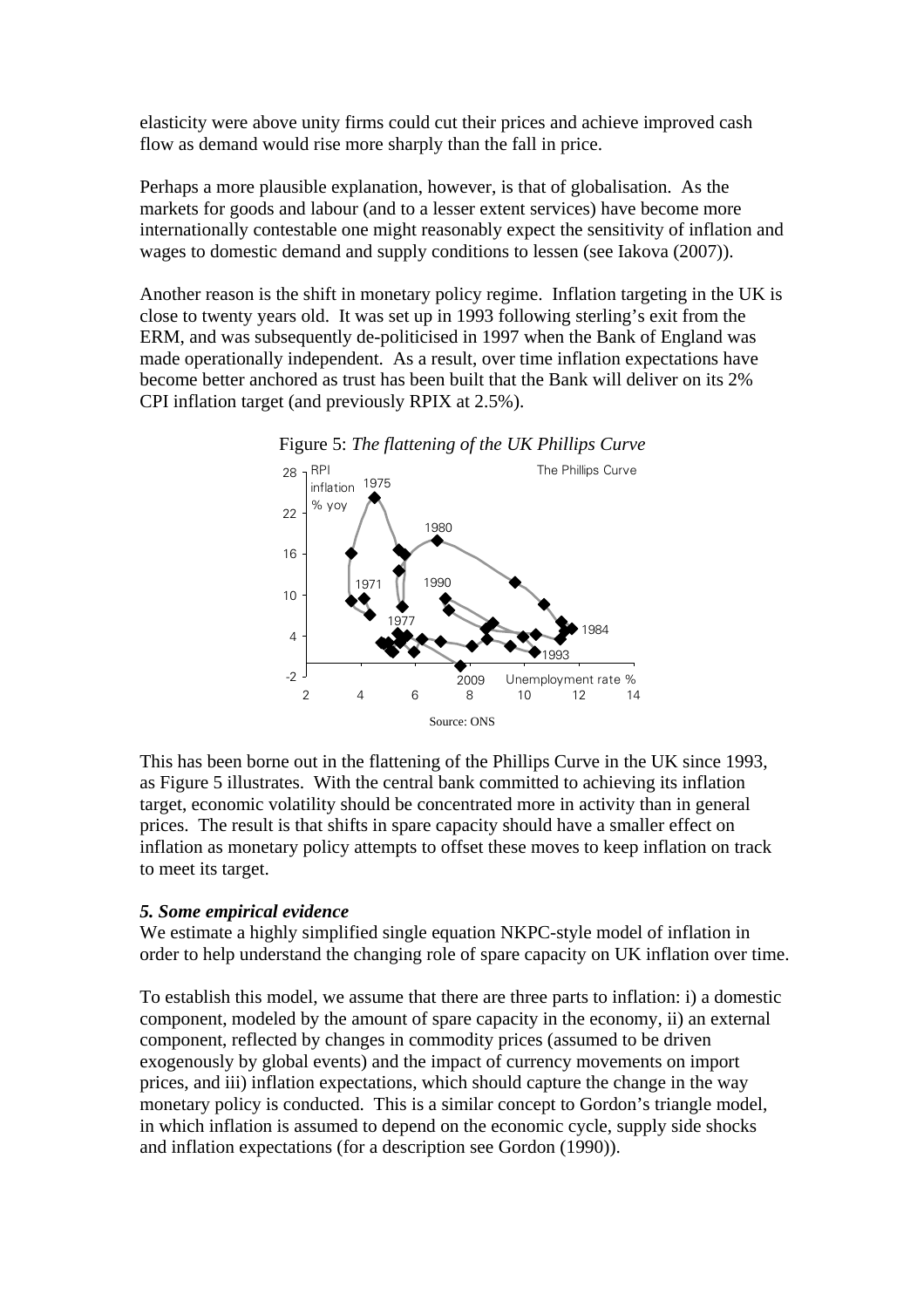The equation we estimate is as follows:

$$
\pi_{t} = \alpha_{0} + \alpha_{1}(SC_{t-x}) + \alpha_{2}\pi_{t-1} + \alpha_{3}FX_{t-y} + \alpha_{4}Com_{t-z}
$$

where  $\pi$  is inflation, *SC* is a measure of spare capacity, *FX* is the currency's tradeweighted index, *Com* are sterling commodity prices and *t* denotes time (in quarters). To simplify the analysis we assume inflation expectations are equal to actual inflation in the previous quarter (so expectations are formed adaptively), thus the presence of the term  $\pi_{t-1}$  in the equation.

Spare capacity, the exchange rate and commodity prices should all affect inflation with a lag, but what lag structure is appropriate? The Bank of England's Quarterly Model (BEQM) suggests it takes around a year for the greatest impact of interest rate changes to be felt on economic growth, and around two years to be felt on inflation. That suggests it takes around a year (the difference between the two) before movements in spare capacity have their maximum impact on inflation.

When it comes to the currency and commodity prices, evidence from retailers suggests the typical hedging horizon is around nine to twelve months. With firms often waiting until the beginning of a season to change their prices, assuming a one year lag between changes in commodity prices/exchange rates and inflation seems reasonable. As a result, our prior would be to set the lags *x*, *y* and *z* in our model above each to four quarters.

The results of the model estimated on a rolling basis show both the coefficients and *t*statistics on spare capacity (using either the OECD's measure of the output gap or the unemployment rate) falling over time. This lends support to our prior that the domestic output gap has, over time, become a less important driver of inflation (Dotsey and Stark (2005) reach similar conclusions based on an empirical model for the US).





A simple way to illustrate this is by looking at the correlations between inflation and lagged measures of spare capacity, which Figure 6 above shows to have fallen notably over the course of the last two decades. The fact that these correlations have fallen more sharply (relative to their long run averages) in the UK than the US supports the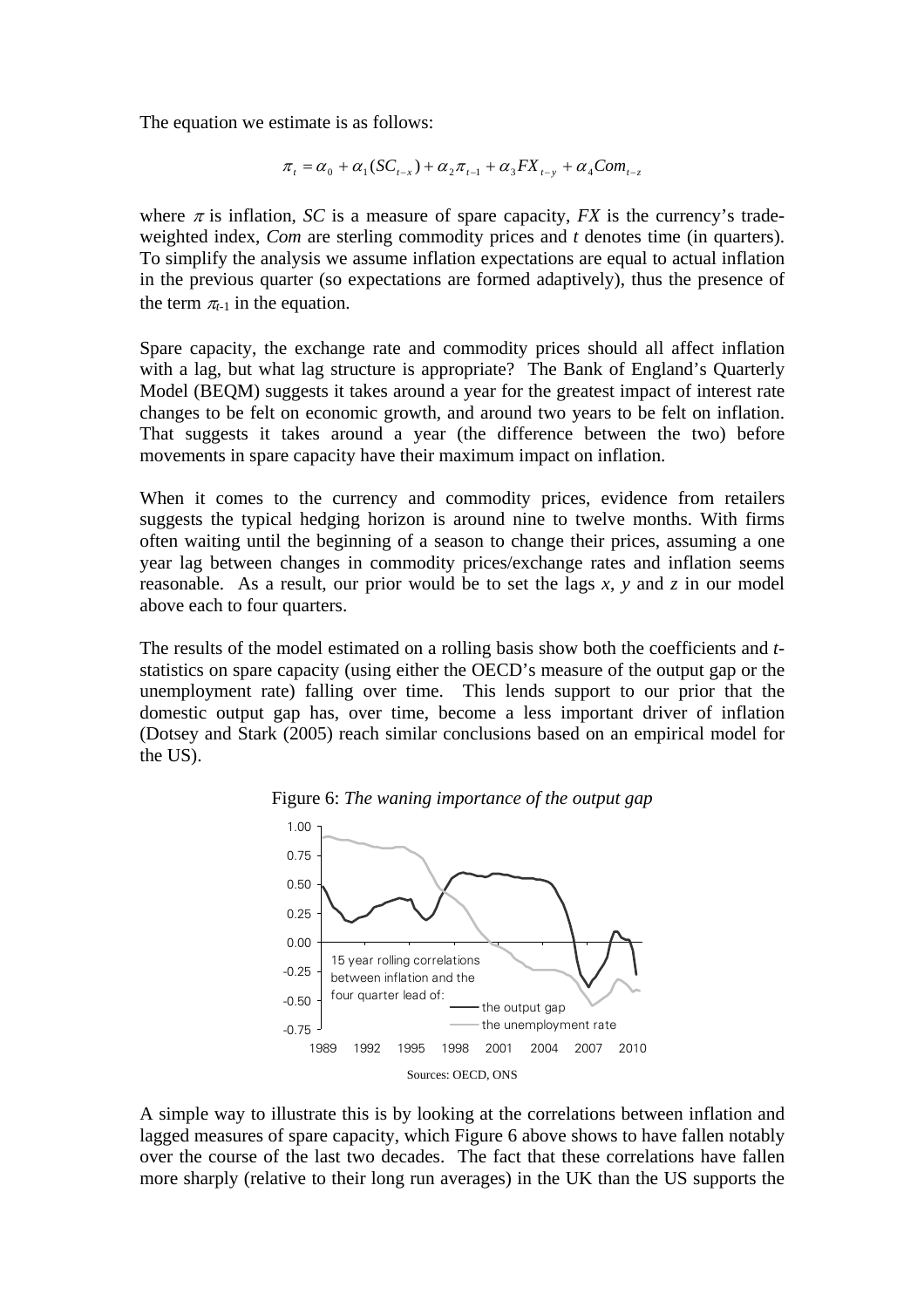globalisation explanation, since the UK is a more open economy than that of the US (as measured by exports and imports as a share of GDP).

It has been argued that traditional measures of the output gap during this recession have failed to accurately depict the evolution of spare capacity – in particular that they have overestimated the amount of slack in the economy, and it may be this that accounts for the waning impact of such measures on inflation. Still, our results above (both the regression and correlation analyses) appear robust to the measure of spare capacity that we choose. Indeed, even if we use the unemployment rate (which rose by much less in the UK than the fall in GDP would have suggested) as our indicator of slack, it still exerts less of an influence now on inflation than it once did.

There are a number of reasons for the better performance of the labour market now compared with previous recessions, including: fewer corporate bankruptcies, workers having been willing to accept lower real wages in order to retain their jobs, increased part time employment, reduced net inward migration and higher employment in the public sector during the period of falling GDP.

#### *6. Conclusions*

According to the OECD the UK currently has one of the largest negative output gaps of all the G7 economies, but at the same time has the highest rate of core inflation. Part of this apparent anomaly can be explained by the sharp fall in sterling since the onset of the credit crunch combined with the rise in indirect taxes. But it seems highly likely that spare capacity can provide an explanation too.

Not only is spare capacity difficult to quantify (there may be less slack in the economy now than is suggested by some of the highly negative output gap indicators), but in addition it seems that such measures are having a smaller impact on inflation now than in the aftermath of previous recessions.

The policy implications of these findings are by no means straightforward. An encouraging conclusion is that if the domestic output gap has less of a downward pull on inflation (because of a more credible monetary policy, the impact of globalisation, or other reasons), then it might also be the case that the reverse is true during the recovery phase – that underlying inflation will not be dislodged as much on the upside.



### Figure 7: *Inflation expectations have risen*